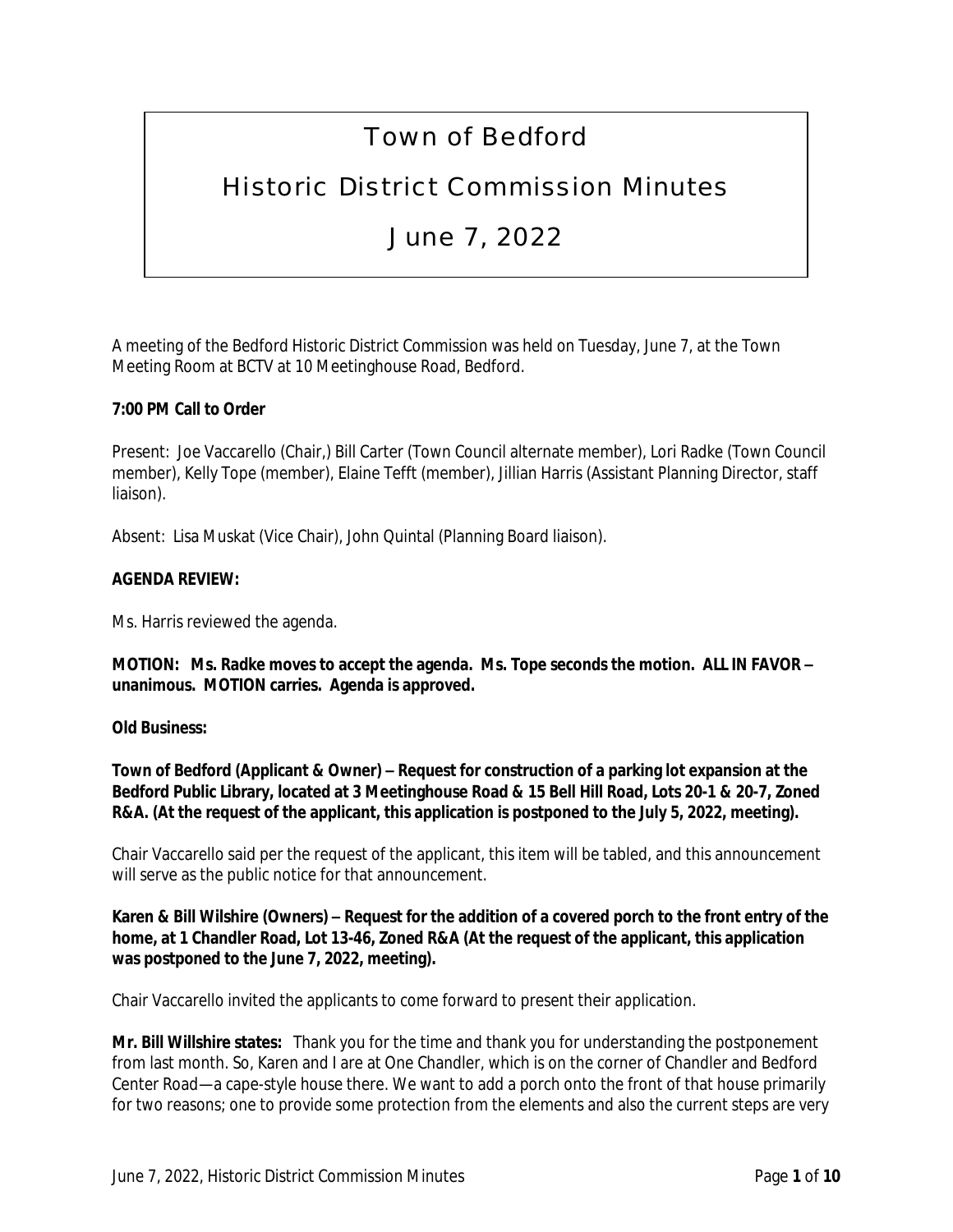unsafe—uneven. They're old, historic steps and that's part of the application as well. It's really both safety and looks. This first picture was just what we provided as kind of the inspiration for what we wanted to do to the porch—a few subtle differences to this. This was what we worked through the contractor to look like. A little bit of a touch sketch here, but just trying to put the pictures on the front of the house essentially facing Bedford Center Road on our lot there. With a sketch here, you know, where that would look at approaching from the driveway. They are rough sketches, so I apologize for that. This is the drawing of what the porch would be, so approximately 5' by 6' porch with treks or similar-type flooring on that. White column posts, 8" load bearing columns and then architectural shingles to match the existing shingles on that with ½' plywood under that. Then the ceiling—approximately 8' ceiling to that with obviously the below-grade Sona tube for the support structure. Then the 3 steps leading up to that. I did include this color sample. We're actually going to color match the house. This pure white from Sherman Williams was a close match, but we'll actually color match the siding itself with the exception of the ceiling and the flooring. Again, the part that I circled here or put a thing around is the color of the flooring we chose for the decking for both the porch itself and then the steps leading up to the porch. The rest will be white, again, to match the rest of the porch. One note—I know there was a letter from our neighbor, Mr. Moore, regarding the steps that are historical part of the schoolhouse that's over here. We do intend to keep those. We're going to incorporate those into our landscape. We don't have an exact plan on that yet. That will probably go in the back. But we do have a cleanup crew coming to clean up the yard, and we'll have them move it to the back until we can find a suitable home for them. If, for some reason, we decide that there's not a good home to incorporate, we would first like to offer that to the Historic Society if they want to incorporate that into the building existing. And if not, then the Moore's had expressed some interest as well. But I think our intent would be to integrate them into our landscaping. We haven't really done anything on that yet. That's their side. There's 3 total slabs. Two of the slabs are part of that historic house. The other one was just added later on—same material. It has the… there's a metal railing on the right side as you come up that's been drilled and kind-of included in there. We'll obviously shear that off and take that off.

Ms. Tope said you must have given some thought to what you're going to do with the steps. Do you have—even if it's not sketched out here. Mr. Willshire replied so we have—in the back—there's already an existing—it's a small stone wall with very similar looking steps that go up. Right now, they just go into a forest of weeds and rhododendrons with a step there. So, we're thinking of possibly putting another set of steps on another part of the backyard there. Or, from the driveway up to the backyard, there's a slope there so possibly putting it there, I think. If those don't work out, the other option we had at least for two of them would work is to build them into a bench of some sort. The one slab is pretty thick, so it wouldn't make a natural bench. But the other two would be—they're about 8 inches thick or so—so they make an appropriate bench. Ms. Radke asked what one looks—is it cracked? The top one? Mr. Willshire said I think it's split. It's not a crack. I think it's just a natural split. They're kind of split into several pieces, I think. Ms. Radke said okay, I see what you mean.

Ms. Tefft asked I'm just curious. How did Horace Greeley get roped into this? Actually, he was born in Amherst. That's where he's from. That's where his home is. Did he sort of sign those steps? Mr. Willshire said no, I understand from the previous owners who have done a lot of historical research, he actually went to school there. So, he did spend some of his … Ms. Tefft added well it was kind of a loose border, I'm sure. North Amherst Road where his house is fairly close to Bedford—very close to Joppa Hill Farm. But it's still Amherst, and I didn't know if we were sneaking some additional taxable property here. Mr. Willshire said no, I don't believe so, but my understanding and I haven't done the research myself, but the Tufts-Moore family did the research. Her father discovered the steps there,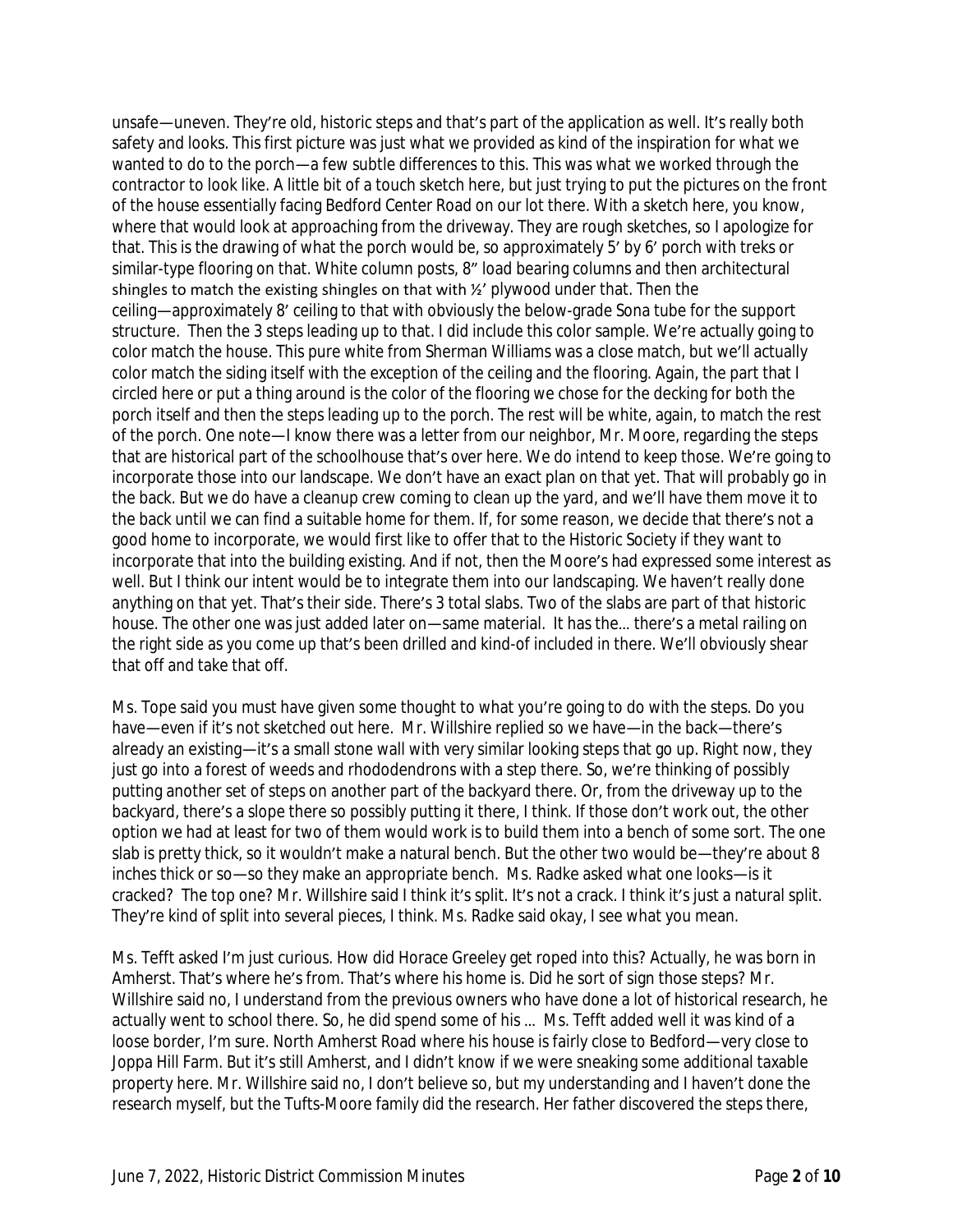and I guess I think the house had been moved prior to them owning that property or the schoolhouse rather.

Mr. Carter said I did see guttering. What was the plans for gutters? It looks like there's a gutter coming down the front of it. Mr. Willshire said yes, it's just going to be white PVC to match. Mr. Carter said where's that going to run? It looks like it runs right down to the front. Mr. Willshire said run to the front and then run out into the yard just to run away from the foundation of the house. Mr. Carter asked is there gutters existing on the front of the house? Mr. Willshire said there's a small gutter on the existing front door and then on the back door—about a 6-foot gutter that just runs down. In this case they actually—well, there's an extension on them. They run right to the bottom by the foundation and then there's about a 4-foot extension on them that runs out to the yard. Mr. Carter said thank you.

Chair Vaccarello asked are there any further questions? Ms. Radke said I think it will be a nice addition. If it's going to be similar to that picture that you showed, I think it's going to be very, very nice. I have no issues with it, Mr. Chair. Mr. Carter said it would be nice if we had a better plan for the steps in the future. I'd rather not just have them in the backyard. Mr. Willshire said this house is a major renovation, so we honestly haven't been able to bite off the landscaping yet. So, I couldn't come up with a plan. The bathrooms have not been touched since 1979, so we're trying to get those to where they don't look like 1979. The kitchen has not been touched. We haven't touched that. The outside is about 90 percent weeds. We're trying. We just couldn't honestly get to a firm plan. Mr. Carter asked are the bathrooms pink? Mr. Willshire said no, there's no pink. Mr. Carter said that's 1950, okay. Ms. Radke asked shag rugs? Mr. Willshire said no, it's all hardwood floor luckily, and some tile. Mr. Carter said we'll see you on This Old House pretty soon. I'd just like to see something done with those steps to be more recognized. Because they are historical. Have you talked with the Historical Commission yet about maybe moving those? Somewhere where they know where they are and? Mr. Wilshire said I have not, no. I think my intent was to put them somewhere that we could either incorporate them or if not then give them to--our last house we left was a 100 year old house and we maintained a lot of the historic character of that and kept stuff and incorporated into projects later. So, I think that was sort of my plan now is to take that and incorporate that. Chair Vaccarello said I think for me the important thing right now is to not dispose of them. As long as they're going to stick around, and you don't lose track of them. I think that's the key. Mr. Wilshire said No, we'll move them to the rear of the property, which is where we'll most likely put them long term, but that's all we have firmly planned now.

Ms. Tope asked then how would that work? Would they need to come back if they were going to incorporate the property again or donate them or? Chair Vaccarello said so that was my question. I was not entirely sure on the answer. I think we can make the recommendation to not dispose of them, and I guess if you do come up with a landscaping plan that's significant and changing the structure, then you probably come back and share with us your plan. Ms. Tefft said we're only talking about granite slabs here. We're not talking about--I realize that, you know, little feet went across it, probably for a couple of 100 years. But from everything I've seen and that he's presented to us, he certainly is responsible, and this is not classic antique home and the fact that you happen to end up with three pieces of granite that were probably or likely or possibly these steps to the schoolhouse. I would hate to put my hand on the Bible and swear that they actually were regarding, you know, that would take some pretty strong evidence that I'm sure no longer exists. But I personally was just about to read the draft motion. Mr. Carter said should we get the public first? Chair Vaccarello said hold that thought, yeah, I was just going to say I'd like to ask if the public has any questions and would like to make any comments. Please feel free to take a mic and do so.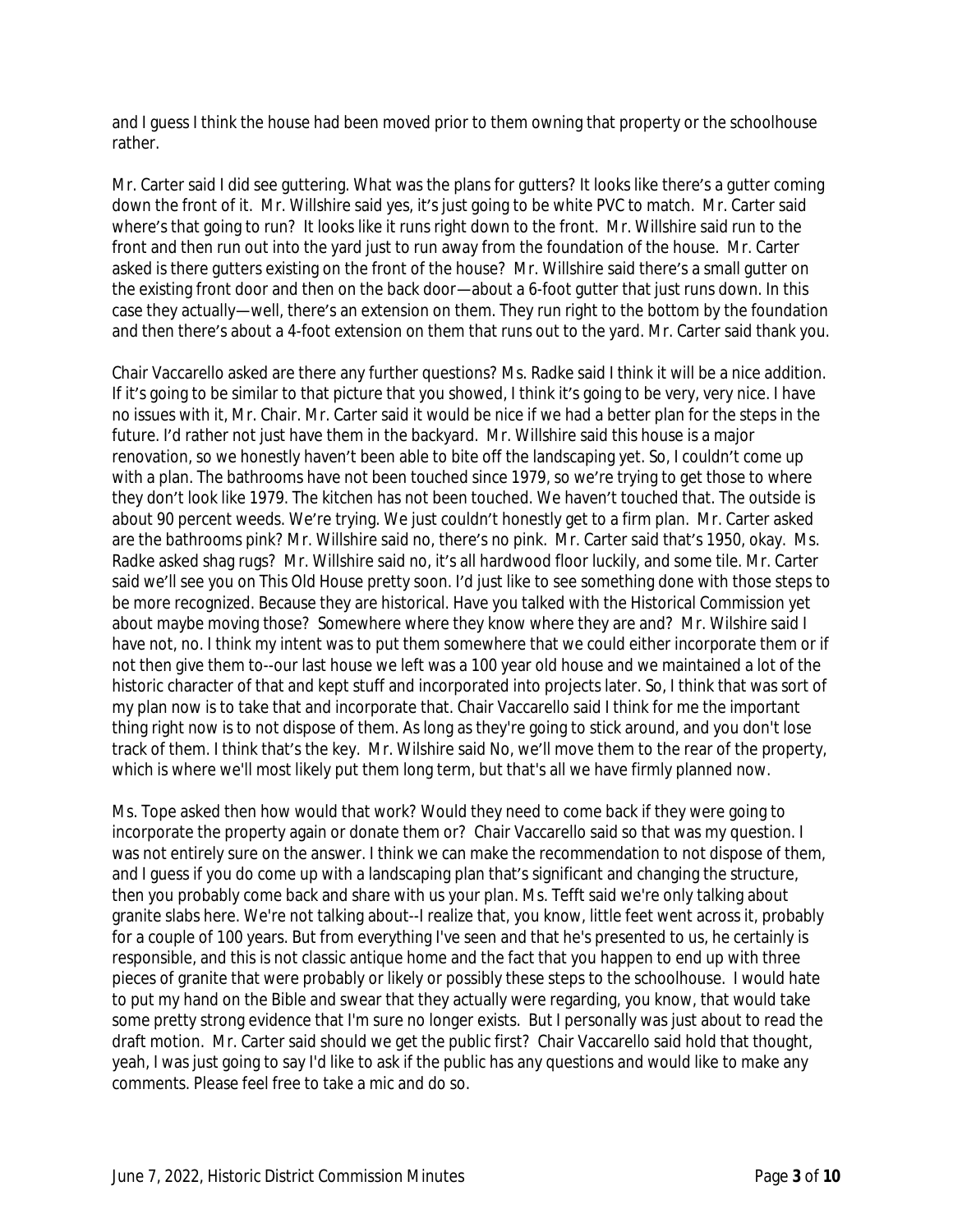**Mr. Richard Moore states:** Sure, I'm Richard Moore, 27 Bedford Center Road. I'm the one that wrote the letter that brought up the issue of the steps. I appreciate the fact that Bill and his family are willing to use that. My purpose was to point out the fact that I think they are historic. And certainly, the previous residents, when they discovered them, felt they were part of the old schoolhouse and incorporated—they treasured it—and incorporated into their house for that purpose. You know, as far as answering a question about Horace Greeley. There's a quote I don't know if you have that. Ms. Tefft replied not only did I read the quote, but I've ordered the book. Mr. Moore said oh! You saw the quote? Ms. Tefft said yes and ordered the book. Mr. Moores said oh OK, yeah. Anyways actually it said it said that he, when the family lived in a place that's no longer there, it's just north of the Bedford Village Inn sort of equidistance between where the one room schoolhouse was on Donald Street and where it was in Bedford Center. He was assigned to go to the Donald Street one, but he preferred to go to the one at Bedford Center because it was larger and generally better taught for his words. So, you know, this famous person went to school there on that lot and these steps came from that—well, we think must have come from the schoolhouse because it was found on the lot and Susan, my wife's father, Colonel Tufts, was thrilled when he found them and got the builder to incorporate it into the into the structure. So anyways actually I think the looks of what's being presented for the new front is good and fine. It looks nice and I appreciate the fact that a new home is being sought for them whether incorporated into the landscaping on the site. It's his to do with as he pleases. If you, if you choose something else, I'm sure the Historical Society would be interested.

Chair Vaccarello said if there are no other public questions, I will close the public portion. Any last questions here? If not, then I would ask for a motion.

**MOTION: Ms. Tefft moves that the historic District Commission approve the application for the addition of a covered porch to the front entry of the home at 1 Chandler Rd, Lot 13-46, as requested by the applicant in accordance with the information submitted as the applicant has provided evidence that demonstrates consistency with the Historic District ordinance and regulations. The approval is subject to the following conditions:**

- **1. All work shall be completed by the applicant within two years of the date of the Historic District Commission approval, and**
- **2. The applicant shall submit photos of the completed work for the file.**

And not part of the motion, but I certainly hope we don't get another two-year COVID plague that'll slow you down. Mr. Wilshire said I agree, thank you.

## **Ms. Radke duly seconds the motion. ALL IN FAVOR - Unanimous. Motion Carries.**

Chair Vaccarello said thank you very much, appreciate it. Mr. Wilshire said thank you.

#### **New Business:**

Chair Vaccarello said alright, moving to the first agenda item under new business, the MacMonagle's as an abutter, I need to recuse myself from proceeding over this so Laurie, I would ask that you take it from here.

Ms. Radke said beginning new business, we have: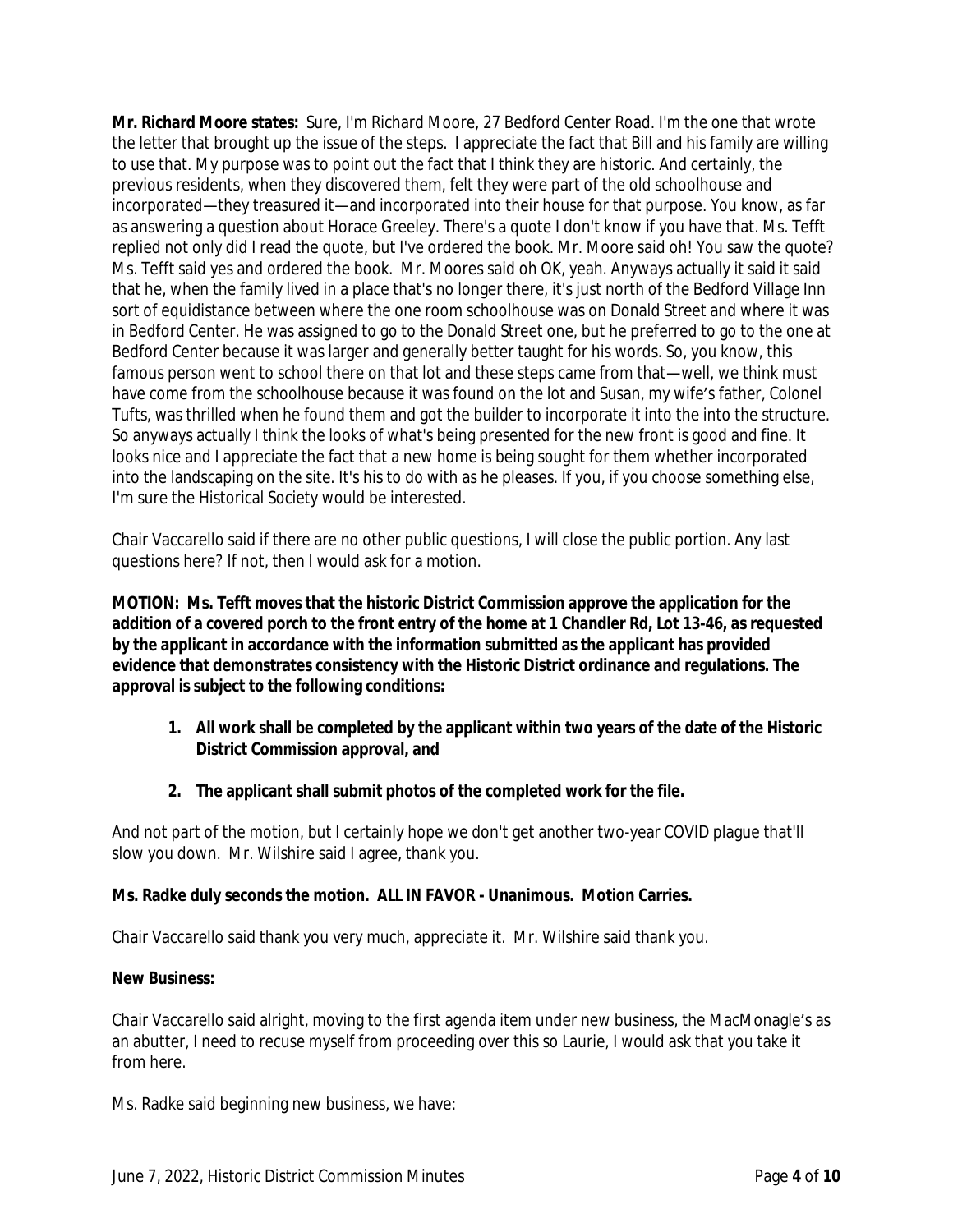#### **John P. and Gerri MacMonagle (Owners) – Request for "after the fact" approval of a 16' x 16' Shed, located at 320 Wallace Road, Lot 14-67-2, Zoned R&A.**

If I can ask you guys to come on up to the area up there and go through your application that would be helpful. Ms. Harris said if you want to pull the PDF up, it's the second one down there. Mr. MacMonagle said this is an after-the-fact because it caught us a little bit by surprise. We've been before the Commission before when we did an addition on the back of the house. It was always our understanding that being in the back of the house that the primary concern of the Commission would be public view from the road and the abutters as could be reasonably observed. That was our impression. And for other Historic Districts at least, our familiarity has been it's primarily in the front, but there's always a concern on the abutters. When we went down to the town, we got the permits. We worked with them. And it was always very clear this addition is behind—this shed is behind—the patio which is on the back of the addition we did two years ago. And behind it is basically a drop off of about 10 feet. It goes down to another acre of our property so it's all woods. So, we proceeded. And then we got a letter from the town, it said, you know, you have to come before the town, so it was a little bit of surprise to us, OK?

But with regard to the architectural style, it is wholly consistent with the house and the addition that we have. With regard to the exterior design, the roof shingles are the same--architectural shingles. With regard to the siding—in lieu of the white vinyl siding, this has a special upgrade of board and batten architectural siding. It's a textured siding. It's a composite. The color is chestnut that matches the patio stone. The white trim on the shed—and we have pictures in here—does match the house. The colonial grille pattern for the windows matches the house. It's not visible from the front. We have tree and bush buffers on the sides. On the right side, our neighbor, Frank Robertson, is here. His house is on the right. We are placing trees there. And on the left side, we probably planted no fewer than twelve 10- to 12-foot Fuji Plicatus as well as we're doing a double row behind them. The property on the left side also drops down 8 feet. And so, we're very concerned about our own privacy as well. This is the location of the shed—patios in between. And there's 17 feet from the back of the addition done in 2019 to the shed, and it's 16 by 16. So, it's well within the setbacks. In terms of pictures, this is the style. It's called the Lexington style. Done by Post Woodworking--what's the name of that town?

Ms. Tefft asked are those funny little windows real windows or just decoration? Mr. MacMonagle said They're all real. Ms. Tefft said that little strip of windows is? Mr. MacMonagle said those are windows. Yeah, provides a lot of light in there. Ms. Tefft said oh yeah, it's more visible from the side. Mr. MacMonagle said yeah, exactly, so, and this is the front that faces the patio. Ms. MacMonagle said the doors open in though. Mr. MacMonagle said the doors up, yeah, they couldn't do it on their joint. Ms. MacMonagle clarified they open, and they don't have that outside hardware. Mr. MacMonagle said because that wouldn't go with the house. And the siding is board and batten. They couldn't do that either. Ms. MacMonagle said they couldn't do it picture wise, but it goes this way. Mr. MacMonagle said yeah, right. So, this is it. Board and batten, chestnut color. It's very, very thick composite. And that's all upgraded trim. It's all textured. And you can see the style of the of the windows as well. And another one here someplace. So, this is this is on the left side. So, from the front facing the left. And this is on the right. This is on Frank's side, so there's a just a whole bunch of scrub behind us and it drops off about 10 feet. And we have a berm here where we're going to be doing plantings as well. So, this picture was taken I don't know a month or so ago. Ms. MacMonagle said a while ago because we have the trees over here. Mr. MacMonagle said that's right, so we've got 9 Fuji Plicatus going up here on the right.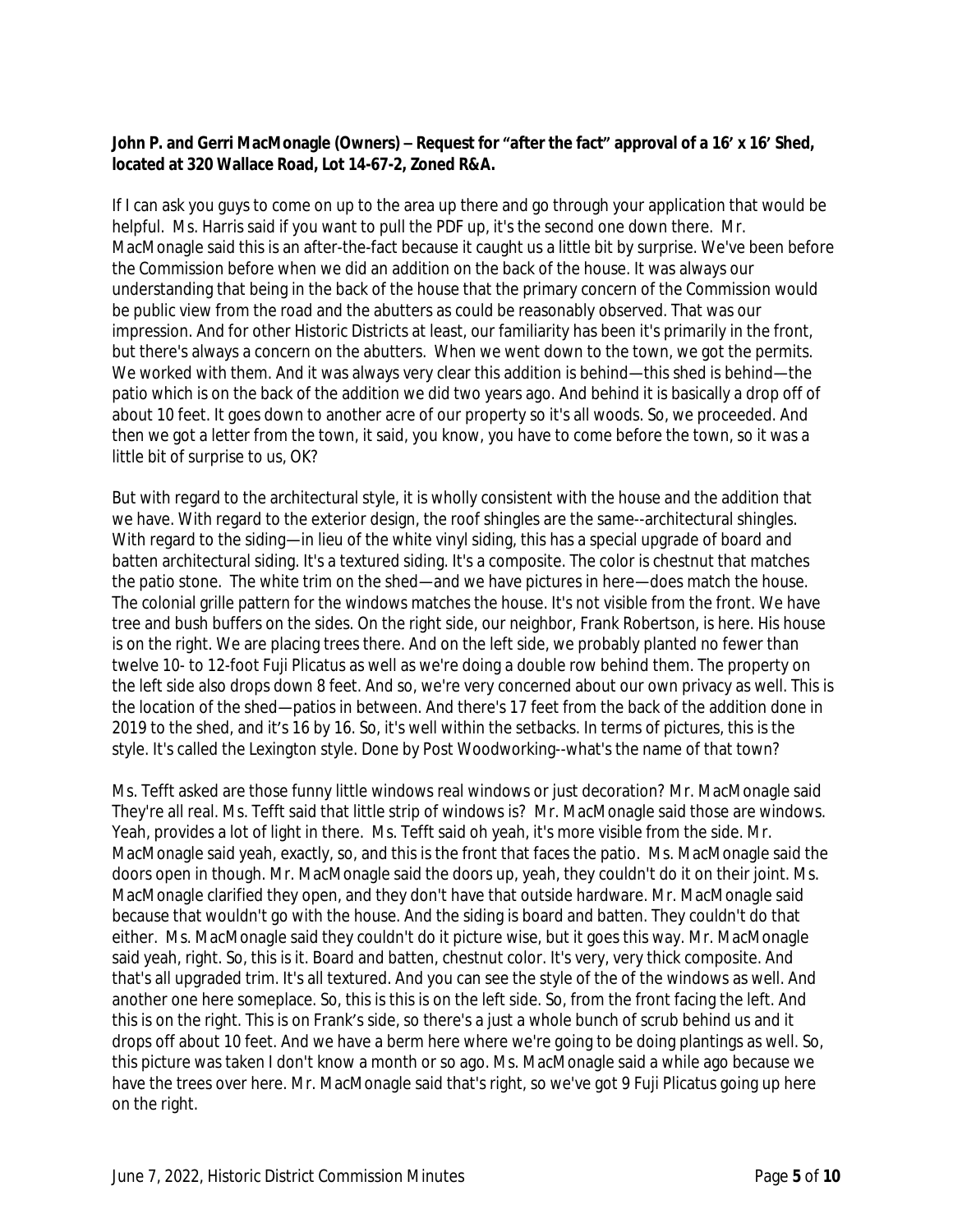Ms. Radke asked was that an addition? So, you have your existing house and then you have this piece right here. Was that an addition? Mr. MacMonagle said that was an addition we did 2 years ago. Ms. Radke said oh OK, I got you, alright. Mr. MacMonagle said that was during COVID, so it was all remote. That's why I'm not familiar with how you guys do this. Ms. Radke said I see, okay. So, it's not an ADU or anything, right Jillian? The shed's not going to be an ADU? Ms. Harris said not that I'm aware. Mr. MacMonagle asked what's an ADU? Ms. Radke replied accessory dwelling unit. Mr. MacMonagle said absolutely not. No.

Ms. Tefft asked is it just what is called a she shed where you go out there and hide? Ms. Radke said hey, it's insulated, so I guess it's going to be something for the… Mr. MacMonagle said I was overruled. It's not a he shed. I found that out. Ms. Tefft said Good luck on that one. Mr. Carter said it might be a place where he might sleep when she kicks him out of the house. [laughter] Mr. MacMonagle said but watch out for the bears. Ms. Radke said well thank you for the presentation. Do we have any questions from the Board if they would like to ask any questions before I open it up to the floor? Hearing none would anyone from the floor like to make any comments? Go ahead. State your name, address for the record, thank you.

**Mr. Frank Robertson states:** My name is Frank Robertson. I live at 324 Wallace Road right next to John and Gerri. When they started this, they kept in contact with me the whole time and I was nosy. I'd sneak and look out the window and stuff. It's constructed really well. It's aesthetically pleasing. It's the first thing I see when I go down my steps in my house every morning to go downstairs. I have no problem with it. I mean, I like it. I wish it was bigger so I could put my riding mower in there. I don't think that's going to happen, but it's very nice. The trees they planted, they'll grow into a nice buffer, and I think it's pretty nice. Ms. Radke said thank you for coming out in support. It's wonderful. Mr. Robertson said yes, no problem. Ms. Radke said anyone else? Great. Hearing no other questions. No other comments. I'd be happy to entertain a motion if there is one.

**MOTION: Ms. Tope moves that the Historic District Commission approve the 16' x 16' Shed at 320 Wallace Road, Lot 14-67-2, as requested by owners, John P. and Gerri MacMonagle in accordance with the plan and photos submitted, dated May 2022 because the applicant has provided evidence that demonstrates consistency with HDC ordinance and regulations, subject to the following conditions:**

- **1. All work shall be completed by the applicant within 2 years. In this case, it has been completed.**
- **2. The applicant shall submit photos of the completed work for the file. Which I believe has been done as well.**

## **Ms. Tefft duly seconds the motion. ALL IN FAVOR - Unanimous. Motion carries.**

Ms. Radke said very good. Congratulations. Mr. and Mrs. MacMonagle said thank you. Mr. MacMonagle said thanks, Jillian, for all your advice and counsel.

Ms. Radke turned the meeting over to Chair Vaccarello.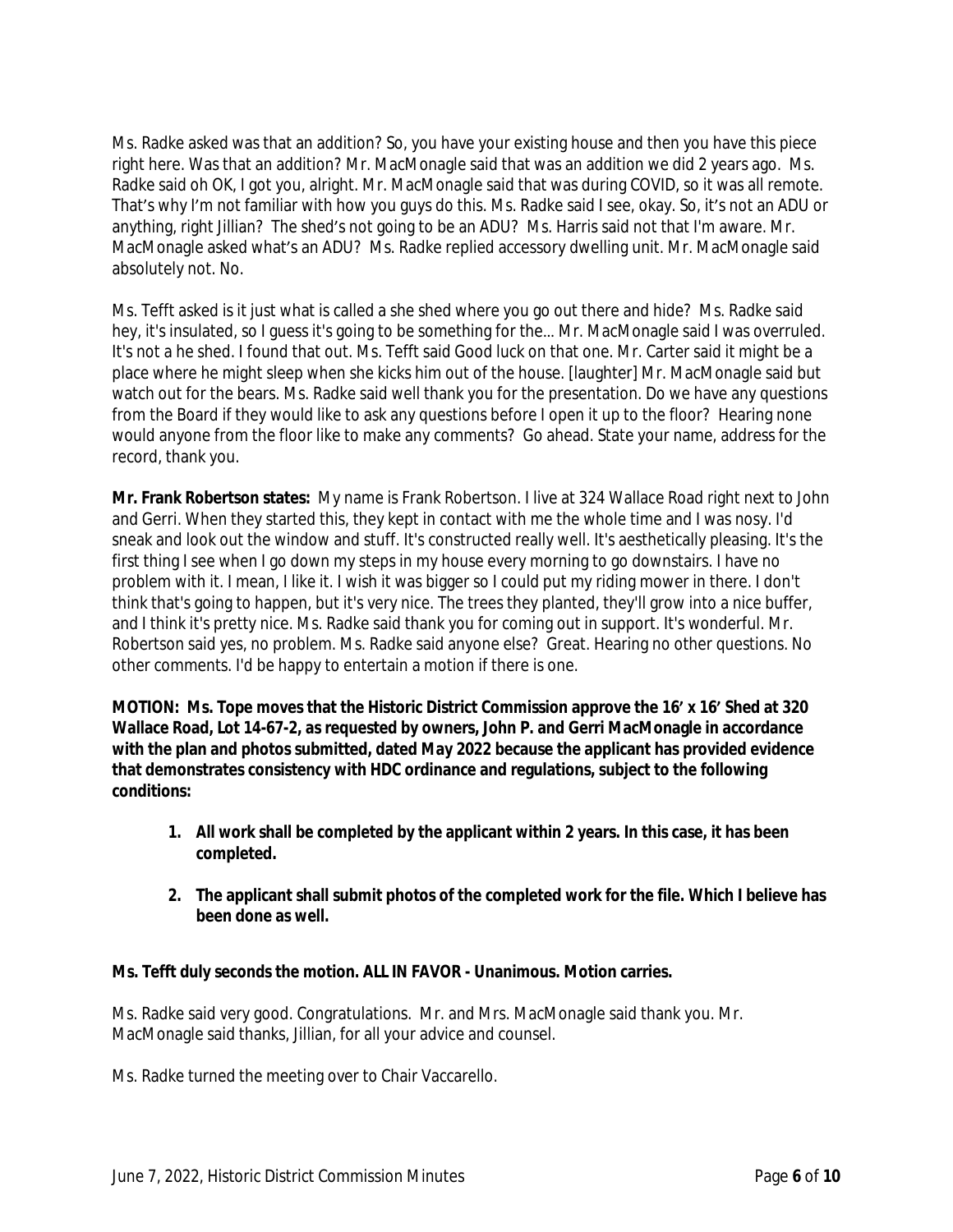#### **Approval of Minutes – May 3, 2022**

## **MOTION: Ms. Radke moves to accept the Minutes for the May 3, 2022, meeting. Ms. Tope duly seconds the motion. Ms. Tefft abstains from the vote. ALL IN FAVOR - Unanimous. Motion carries. Minutes are accepted.**

Ms. Tope reminded the Board to take up the item of moving the July meeting. Ms. Harris said if there are conflicts with July 5th, we can take a vote to change the date. I would suggest the following Tuesday, which I think is the 12th. Ms. Radke asked should we change the whole meeting? Ms. Harris said yes. Chair Vaccarello said rather than just move the applicant? Ms. Tefft said there are a number of reasons for it. Number one is the possibility of not having a quorum. Number 2, it's going to look like we're trying to sneak something by while everybody is at the lake or the beach, and I don't think that's a good idea for a whole bunch of reasons. I think there's enough divisiveness. Ms. Radke said my question was so we're not moving it until August? We're going to move the entire meeting? Ms. Tope added yes, move the July 5<sup>th</sup> meeting to the 12<sup>th</sup>. Ms. Radke said correct. Is that what your request is? Are we sure this room is open? There are no other meetings? Ms. Harris said I will have to confirm that. Mr. Carter said the Zoning Board might meet the second Tuesday. Ms. Harris replied Zoning is on the 19th. Ms. Radke said okay, good. Ms. Tefft said I'm sorry. What's on the 19th? Ms. Radke said the Zoning Board of Adjustment. Ms. Tope said we're seeing about the room. Ms. Radke said we want to make sure this room is available. Ms. Harris said I'll check the calendar. Ms. Radke said that was my concern. I don't mind moving it. I have no problems. Chair Vaccarello said one thing I want to make sure we're clear on as a Board on that particular topic. The library is not open for a vote. There's no motion to carry. Ms. Tefft said I understand. Chair Vaccarello said yeah, so it's really for public information, and having the updated plan and if they're still open to feedback that's an option. But from our perspective, we're not voting on it one way or the other, so I just want everybody to understand that. Ms. Tope said I'm fine either way. I can make it on the 12<sup>th</sup>, but I think Elaine's point was that the public may not be able to come. Chair Vaccarello said yes, it's a fair point. Ms. Tefft said they have no shot and frankly, because notice to the public and the abutters was so late in coming, and so incomplete that it did not make friends. Ms. Harris said so I would suggest that we don't talk about the application right now. Just the meeting date. It looks like the 12th is open. I don't see anything else scheduled. Ms. Tefft asked so can I pencil it in? Ms. Harris said we should take a vote if you're going to change the meeting date. Chair Vaccarello said I would like a motion to change the July meeting date from the scheduled 5th to the 12th, which is the following Tuesday.

## **MOTION: Ms. Radke moves the Historic District Commission meeting for July 5th be rescheduled to July 12th. Ms. Tope duly seconds the motion. ALL IN FAVOR - Unanimous. Motion carries. So moved.**

Chair Vaccarello said so as far as other business, I have one other item I want to discuss and that's actually the MacMonagle's application and the whole after-the-fact thing. Because the people that issued the building permits, obviously Terry and crew, same thing happened to us when we built the barn on our property. Wayne and Terry didn't know that it had to come before the Board, so we sat very similar to the MacMonagles and did the same thing. So, I'm overall concerned, right? How are we missing a step in the process? It seems like I can think of two occasions now where that's happened, so that's more my concern. I mean, people come and present and you know, we get through it. Should happen on the front side. I don't know how we go about doing that, but that was one of my concerns as I thought about it sitting in the audience. It gave me a second to think. I was there 3 years ago. Ms. Radke asked when you moved to the Historic District, did you get any paperwork from the town stating that you are now in Historic District? Any changes—maybe we ought to do something like that. I don't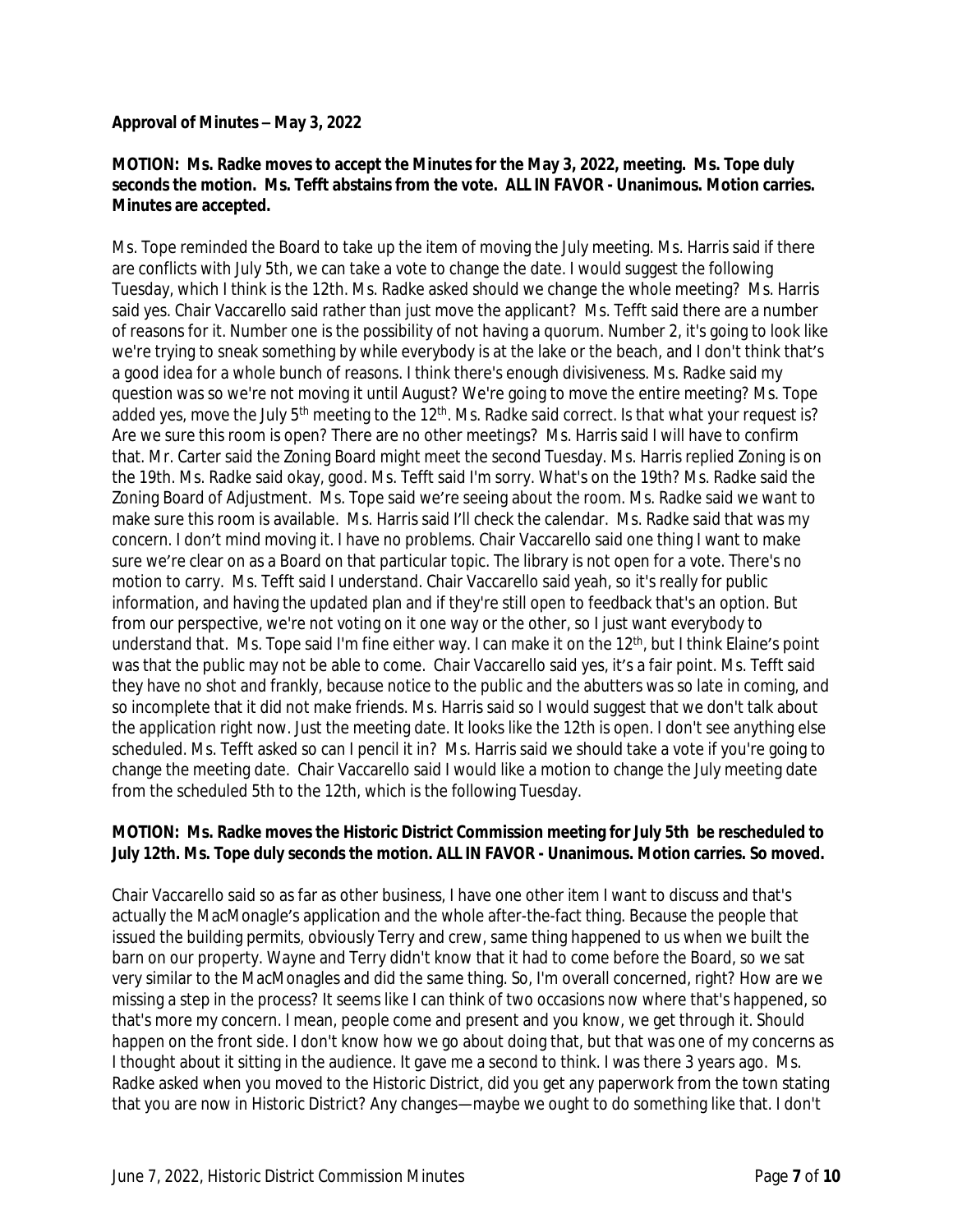know. Ms. Harris said we do have a letter that goes out. Chair Vaccarello said I was going to say—and to be fair, when we moved in, I mean six, almost seven years, six years ago, yeah, it was. I don't remember. We probably got lots of different things. We got a welcome pack and welcome to the neighborhood, right? But we're already in town. It's an in-town move so we kind of disregard it a lot because we have been here 22 years so didn't really think much of it. Ms. Tope said but the building permit—if you're going to get a building permit—you have to come before the Historic District Commission. We should have some process. We should tell them. Ms. Harris said we work together pretty closely. I was surprised that it was overlooked in this case.

Ms. Tefft said but you also have to face the fact that there are people who have been doing building for years and years and years without permits, without going through the Historic District, without doing anything according to the rules. Unfortunately, you know, you can't enforce laws selectively. It has to be uniform and there has to be some kind of sense among the people in town that everybody is, in fact, created equal. Chair Vaccarello said yeah, so to that point, people that go building without permits—whole separate conversation. These are 2 examples of somebody who actually went and got permits.

We went and got a permit. We talked to them. We did all this stuff and then they skipped right? Ms. Tefft said I think that I think this guy I'm thinking of may have gotten a couple of permits, you know, nudge, nudge, wink, wink. Could you sign this please? Ms. Tope said yeah, because this one said he went in January 2022 and got the permit for the shed. Chair Vaccarello added and they absolutely… Ms. Tope said open post COVID then. Ms. Radke said so that was a miscommunication with the permit technician probably didn't give… Ms. Tefft said and also could have been a typo. Could have been 21 instead of 22. Ms. Tope said he reaffirmed that it was new. Chair Vaccarello said and they did come before the Historic Commission when they put it in. We were on a Zoom. So, this is the first time in person, but I was on that Zoom when they did their application before.

Ms. Tefft said which brings me to a question. The idea is to try, you know, it's easier to comply with rules if there's some effort made to accommodate the skills of the people who are trying to do the things. I've got to tell you right now, there are people who don't know how to use Zoom and can't use Zoom. There are people who don't have iPads and iPhones. And in case anybody is wondering whom I'm referring to, you're looking at her. And I have missed some very important meetings because I don't have the skills or the equipment to do that. And I think hopefully, the odds are not in my favor, but it would be nice if we didn't have the seriousness of the COVID and all of all of the other problems that we're encountering right now. But when you run into those, and you have to try to go into digital or a whole new—a meeting is not a meeting when you're talking to a television screen. You know, it's just very difficult and it has to be a comment. How do you accommodate people like that? Non-skilled digitally people? Ms. Radke said Elaine, I don't think we're going in that direction. Fortunately, we're past that. We had to have Zoom meetings when we were in the height of COVID. We couldn't open the building. Unless there's another pandemic coming our way, thank you, I don't believe we're ever going to do that where all our meetings are going to be through Zoom. Ms. Tefft said in real in real life. I just want to make it easy for people to follow the rules as opposed to, you know. There's no point in somebody emailing me after 10:00 o'clock in the morning, because I'm not going to see it till the following morning. So, if it's an emergency, I have telephones. And I just do Zoom because I don't get to say it often and I've never used it. Ms. Radke said hopefully we won't have to use it. Hopefully we don't have to go down that road again.

Chair Vaccarello said yes, but circling back to the topic at hand, which, is just when something does go through, when someone does follow the process and then the Historic District gets the fact that they sit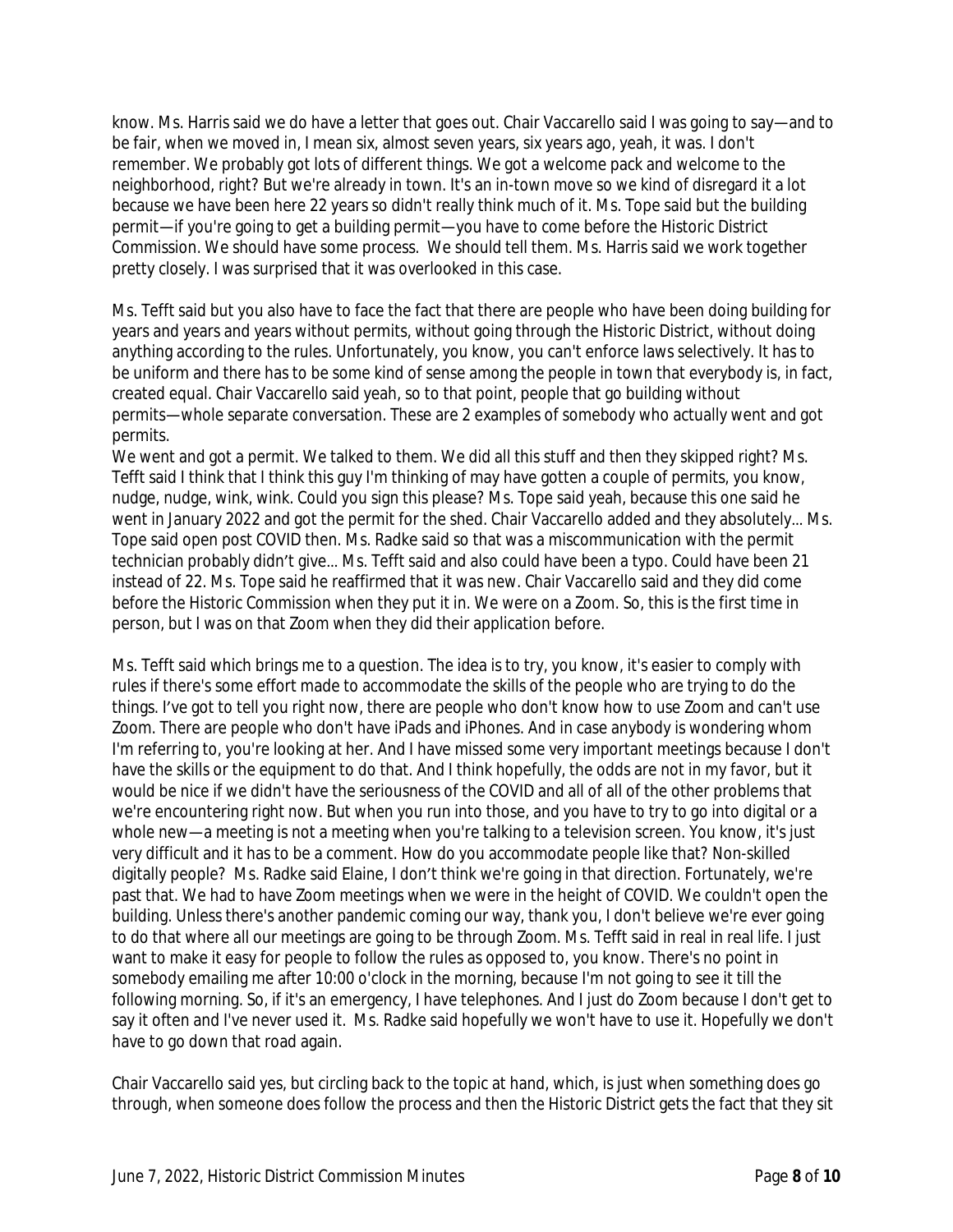in the Historic District and it doesn't come before the Board because they weren't told—you didn't know you needed to. I mean, he said, we thought it was behind his house, so it didn't need to be there. In our case, we weren't told at all, so we didn't do anything. So, we just have to make sure we have some sort of check there. I don't know what the answer is. Ms. Tefft said maybe the Welcome Wagon. Ms. Harris said well, that's me. Ms. Tefft asked are you serious? I need some of those little jar openers. Ms. Radke said the Building Department just needs to have a list. Ms. Harris said I was going to say maybe it's a checkbox on the building permit itself? Chair Vaccarello said that would be perfect. Ms. Harris continued are you in the Historic District? So that it's right at the beginning. Chair Vaccarello said I love that. That's great. Ms. Radke said that would solve the problem.

Ms. Tefft asked have they enlarged the Historic District recently? Ms. Harris said no. Ms. Tefft continued it's always been that big? Ms. Harris replied it's always been that big and, in fact, it was downsized at some point. Ms. Tefft said really? Ms. Harris said yes. Ms. Radke asked do we want to make it smaller? Ms. Tefft asked uh, do I get to pick what's excluded? Ms. Harris said I think that's a big conversation for another time. Chair Vaccarello said I would rather not have that conversation at this Commission if that's alright. I think that's left to the Planning Board. Ms. Tefft said I just like the oldfashioned maps. And by the way I think I deserve a gold star because I didn't say to those people about, you know, how can Horace Greeley say "go West young man, go West," when he went East from Amherst to Bedford? So, he obviously is not one to be taken seriously. So, I want to get points for not saying that. Ms. Radke said he came here for the schools.

Ms. Tope said I think the point you brought up, too, I think we can solve with the application for the building permit that issue. The separate issue that we discussed a little bit at the end last time was this said you were cases where people didn't know and tried to do the right thing went and got the permits and there's the people who just do what they want. Which is an entirely different conversation. Chair Vaccarello said right, they don't go to Julian. They don't go to Terry's office and get a building permit at all. They just do their own thing and then hope no one says anything. I can't fix that one just yet, other than what the bite looks like, right, down the road. We talked about that. But I do like the idea of the checkbox on the building permit. I think that's a great idea, Jillian. Jillian said I'll talk to Matt and Terry, and we can work on it. Ms. Tefft asked and what about telling realtors, too, alerting them? Ms. Harris said that would be a big job, but I could think about how to do that. Ms. Tefft said they have conventions in very nice places, I hear. I don't drink myself. I'm sure they have ginger ale for people. Ms. Harris said I'm sure they do. Ms. Tope asked well, is it mentioned in the description in the deed or not? Ms. Tefft said no. Chair Vaccarello said I think they tell you, but I don't think anyone knows. Having moved to the Historic District. Ms. Tefft said it's not in my deed, mainly because it hadn't been invented when I bought that house. Ms. Radke said I can't imagine it being in the deed. Chair Vaccarello said no, I think it's simply a matter of knowing what you need to do and following the rules, right? If you're following the rules, let's make sure they get all of them. And I think the building permits are perfect. Ms. Radke said it's a great idea.

## Chair Vaccarello asked any other new business?

Mr. Carter said Mr. Chairman. Thank you. I just want to remind everyone that the New Hampshire Gives Day of 24 hours has started at 5:00 o'clock. And that the Bedford Historical Society and the Steven Boswell Community Center, it's a time over the next 24 hours to donate to New Hampshire Gives and that if you'd like to donate to New Hampshire Gives, and especially toward the Steven Boswell Community Center, that's what's going on right now. It started at 5:00 o'clock this evening and it goes to 5:00 o'clock tomorrow. Obviously, there's a lot of talk about how great that facility is once it gets